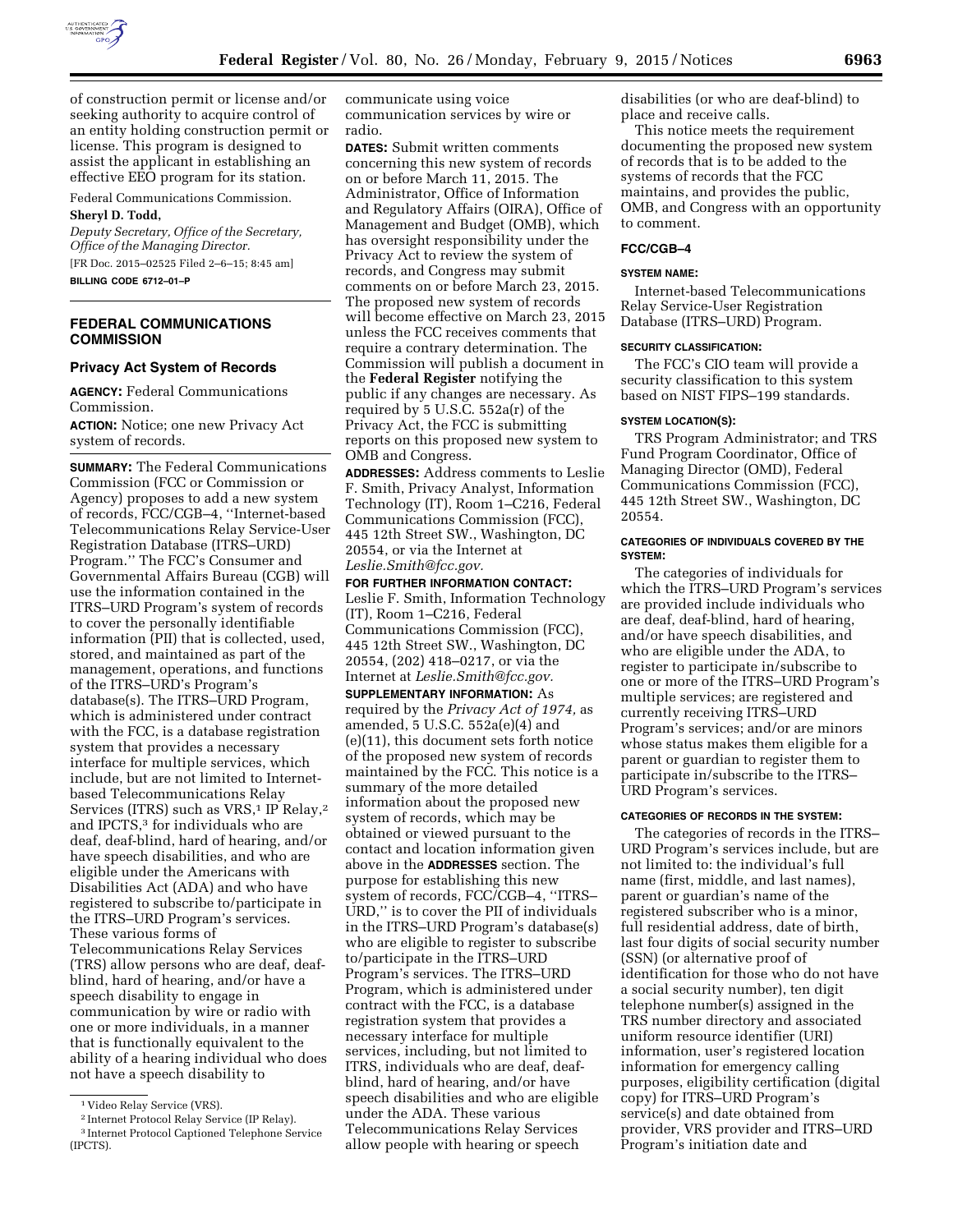termination date, ITRS–URD Program support received per month, date of the provision of ITRS–URD Program support (if applicable), ITRS–URD Program user password, and date on which user last placed a point-to-point or relay call, call detail records registry for all forms of ITRS–URD Program's services, including CDRs<sup>4</sup> supporting requests for reimbursement of VRS, IPCTS, and IP Relay service, monitoring and reporting information on data abnormalities, errors, and potential sources of fraud.

# **AUTHORITY FOR MAINTENANCE OF THE SYSTEM:**

47 U.S.C. 141–154, 225, 255, 303(r), 616, and 620; 47 CFR parts 64, Subpart F, *Telecommunications Relay Services and Related Customer Premises Equipment for Persons With Disabilities (VRS Reform Order).* 

### **PURPOSE(S):**

The ITRS–URD Program, which is administered under contract with the FCC, is a database registration system that provides a necessary interface for multiple services, which include, but are not limited to VRS, IP Relay, and IPCTS, for individuals who are deaf, deaf-blind, hard of hearing, and/or have speech disabilities, and who are eligible under the ADA to register to participate in/subscribe to one or more of the ITRS– URD Program's multiple services; are registered and currently receiving ITRS– URD Program services; and/or are minors whose status makes them eligible for a parent or guardian to register them to participate in/subscribe to the ITRS–URD Program's services. The ITRS–URD Program system of records will cover the PII that is collected, used, stored, and maintained in this ITRS–URD Program's database(s), which is operated by the ITRS–URD Program's administrator on behalf of the FCC. This PII includes:

1. The information that is used to determine whether an individual who is applying for the ITRS–URD Program's services is eligible to register to participate in/subscribe to the ITRS– URD Program's services.

2. The information that the ITRS–URD Program's administrator uses to determine whether information with respect to its registered users already in the ITRS–URD Program's database(s) is correct and complete. These ITRS–URD Program's VRS providers must furnish the ITRS–URD Program's administrator with a subscriber list containing PII that includes the individual's full name (first, middle, and last names), parent or guardian's name of the registered

subscriber who is a minor, full residential address, date of birth, last four digits of social security number (or alternative proof of identification for those who do not have a social security number), ten digit telephone number(s) assigned in the TRS number directory and associated URI information, user's registered location information for emergency calling purposes, eligibility certification (digital copy) for ITRS– URD Program's service(s) and date obtained from provider, VRS provider and ITRS–URD Program's initiation date and termination date, ITRS–URD Program support received per month, date of the provision of ITRS–URD Program support (if applicable), ITRS– URD Program user password, and date on which user last placed a point-topoint or relay call, call detail records registry for all forms of ITRS–URD Program's services, including CDRs supporting requests for reimbursement of VRS, IPCTS, and IP Relay service, monitoring and reporting information on data abnormalities, errors, and potential sources of fraud subscriber;

3. The information that the ITRS–URD Program's administrator will use to implement a system for automated validation of the registration information that has been submitted and ensure that the authorized VRS providers are unable to register individuals who do not pass the identification verification check conducted through the ITRS–URD Program. The ITRS–URD Program's Third Party contractor and subcontractors will establish the verification protocol to ensure that each individual has proven his/her eligibility to use the service with their desired default VRS provider;

4. The information VRS providers must request to validate each individual who seeks to register that he/she is an actual person living or visiting in the United States;

5. The information for a user signed up with multiple providers for different VRS services. Each company acting as the default provider will have access to their users' information as it pertains only to their service; and

6. The information that is contained in the records of the inquiries that the ITRS–URD Program's VRS providers will make available to the ITRS–URD Program's administrator's Third Party contractor and subcontractors who manages the database [verification/call/ service center(s)] to verify that individuals who are deaf, deaf-blind, hard of hearing, and/or have speech disabilities and who are eligible under the ADA to participate in the ITRS–URD Program's services.

Records in the ITRS–URD Program's system of records are available for public inspection after redaction of information that could identify the individual ITRS–URD Program's participant/subscriber, such as the individual's name(s), date of birth, last four digits of social security number (including alternative proof of identification or other unique ID for those individuals who do not have a social security number), tribal ID number, telephone number(s), emergency location, and/or other PII that validates their participation in this program.

#### **ROUTINE USES OF RECORDS MAINTAINED IN THE SYSTEM, INCLUDING CATEGORIES OF USERS AND THE PURPOSES OF SUCH USES:**

Information about individuals in this system of records may routinely be disclosed under the following conditions. The FCC will determine whether disclosure of the records is compatible with the purpose for which the records were collected in each of these cases.

1. FCC Program Management—A record from this system may be accessed and used by the FCC and the ITRS–URD Program Administrator and Program contractor's employees (including employees of subcontractors) to conduct official duties associated with the management and operation of the ITRS– URD Program, as directed by the Commission. The FCC may routinely have access to the information in the ITRS–URD Program's database(s), which includes, but is not limited to audits, oversight, and/or investigations of the ITRS–URD Program's database(s) for the purposes of managing and/or eliminating waste, fraud, and abuse in the ITRS services and ITRS–URD Program. The information may be shared with the FCC's Enforcement Bureau (EB), Consumer and Governmental Affairs Bureau (CGB), Office of Managing Director (OMD), Office of Inspector General (OIG), Telecommunications Relay Services (TRS) Fund Administrator and Program contractor(s) (and subcontractors), and the FCC TRS Fund Program Administrator, as necessary;

2. Third Party Contractors—A record from this system may be disclosed to an employee of a third-party contractor (and subcontractors, as required) to conduct the verification process that allows the ITRS–URD Program's administrator to determine the accuracy of the PII provided by the ITRS–URD Program's registrants to the system of records, *i.e.,* when an employee of a third-party contractor (and/or subcontractor), responsible for

<sup>4</sup>Call data records (CDR).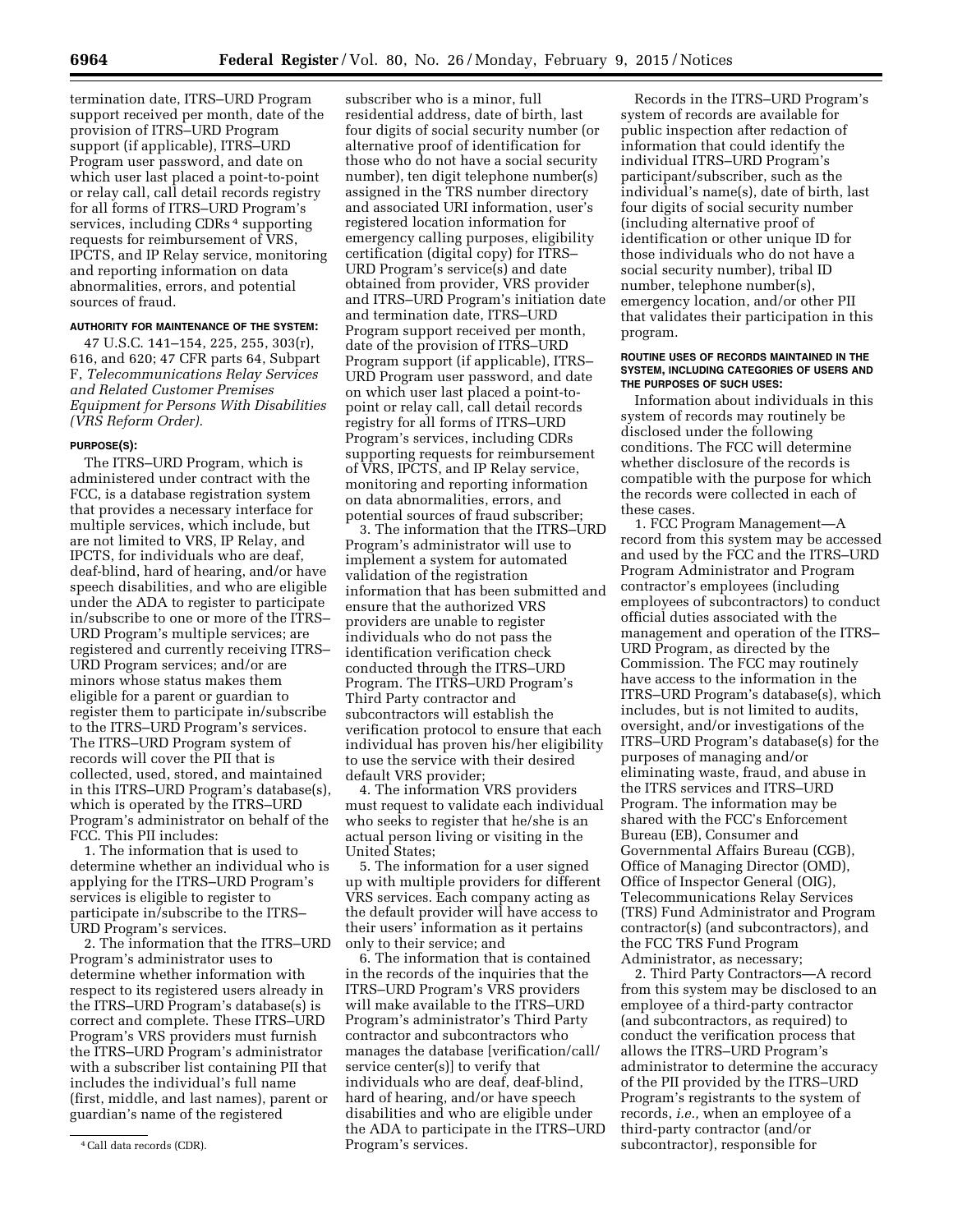management registration and fraud prevention, verifies the eligibility of the participant/registrant/subscriber;

3. State Agencies and Authorized Entities— A record from this system may be disclosed to designated state agencies and other authorized entities, which include, but are not limited to state public utility commissions, and their agents, as is consistent with applicable Federal and State laws, to administer the ITRS–URD Program in that state and to perform other management and oversight duties and responsibilities. When necessary, this may include the transfer of data to and/ or from the Third Party Contractor (and subcontractors) to determine or verify the accuracy of the PII provided by the ITRS–URD Program's registrants;

4. FCC Enforcement Actions—When a record in this system involves an informal complaint filed with the FCC alleging a violation of FCC Rules and Regulations by an ITRS–URD Program's applicant/subscriber/registrant, licensee, certified or regulated entity or an unlicensed person or entity, the complaint may be served to the alleged violator for a response through the FCC's normal course of complaint handling process. When an order or other Commission-issued document that includes consideration of an informal complaint or complaints is issued by the FCC for resolution or to enforce FCC Rules and Regulations, the complainant's name may be made public in that order or letter document. Where a complainant in filing his or her complaint explicitly requests that confidentiality of his or her name from public disclosure, the Commission will endeavor to protect such information from public disclosure. Complaints that contain requests for confidentiality may be dismissed if the Commission determines that the request impedes the Commission's ability to investigate and/ or resolve the complaint;

5. Congressional Investigations and Inquiries—A record from this system may be disclosed to either House of Congress, or, to the extent of matter within its jurisdiction, any committee or subcommittee thereof, for the purposes of an official Congressional investigation, including but not limited to information concerning ITRS and the ITRS–URD Program's services, ITRS– URD Program's Administrator (and Third Party Contractors and subcontractors) and ITRS–URD Program participants/subscribers/registrants, and/or in response to an inquiry made by an individual to the Congressional office for the individual's own records;

6. Government-wide Program Management and Oversight—When

requested by the National Archives and Records Administration (NARA), the Office of Personnel Management (OPM), the General Services Administration (GSA), and/or the Government Accountability Office (GAO) for the purpose of records management studies conducted under authority of 44 U.S.C. 2904 and 2906 (such disclosure(s) shall not be used to make a determination about individuals); when the U.S. Department of Justice (DOJ) is contacted in order to obtain that department's advice regarding disclosure obligations under the Freedom of Information Act; or when the Office of Management and Budget (OMB) is contacted in order to obtain that office's advice regarding obligations under the Privacy Act;

7. ADA Eligibility Verification Data— A record from this system may be disclosed to the appropriate Federal and/or State authorities (including transfers of PII data to/from the ITRS Program's Administrators, contractors, and subcontractors, as required) for the purposes of verifying whether individuals who are deaf, deaf-blind, hard of hearing and/or have speech disabilities are eligible under the ADA to register to participate in/subscribe to the ITRS–URD Program;

8. Law Enforcement and Investigation—Where there is an indication of a violation or potential violation of a statute, regulation, rule, or order, records from this system may be shared with appropriate federal, state, or local authorities either for purposes of obtaining additional information relevant to a FCC decision or for referring the record for investigation, enforcement, or prosecution by another (federal or state) agency to investigate program participation by VRS providers;

9. Adjudication and Litigation— Where by careful review, the Agency determines that the records are both relevant and necessary to litigation and the use of such records is deemed by the Agency to be for a purpose that is compatible with the purpose for which the Agency collected the records, these records may be used by a court or adjudicative body in a proceeding when: (a) The Agency or any component thereof; or (b) any employee of the Agency in his or her official capacity; or (c) any employee of the Agency in his or her individual capacity where the Agency has agreed to represent the employee; or (d) the United States Government is a party to litigation or has an interest in such litigation;

10. Department of Justice—A record from this system of records may be disclosed to the Department of Justice (DOJ) or in a proceeding before a court or adjudicative body when:

(a) The United States, the Commission, a component of the Commission, or, when represented by the government, an employee of the Commission is a party to litigation or anticipated litigation or has an interest in such litigation, and

(b) The Commission determines that the disclosure is relevant or necessary to the litigation; and

11. Breach of Federal Data—A record from this system may be disclosed to appropriate agencies, entities (including the ITRS–URD Program's administrator and its employees), and persons when: (1) The Commission suspects or has confirmed that the security or confidentiality of information in the system of records has been compromised; (2) the Commission has determined that as a result of the suspected or confirmed compromise there is a risk of harm to economic or property interests, identity theft or fraud, or harm to the security or integrity of this system or other systems or programs (whether maintained by the Commission or another agency or entity) that rely upon the compromised information; and (3) the disclosure made to such agencies, entities, and persons is reasonably necessary to assist in connection with the Commission's efforts to respond to the suspected or confirmed compromise and prevent, minimize, or remedy such harm.

### **DISCLOSURE TO CONSUMER REPORTING AGENCIES:**

None.

### **POLICIES AND PRACTICES FOR STORING, RETRIEVING, ACCESSING, RETAINING, AND DISPOSING OF RECORDS IN THE SYSTEM:**

#### **STORAGE:**

The information pertaining to the ITRS–URD Program includes electronic records, files, and data and paper documents, records, and files. The ITRS–URD Program administrator will host the electronic data, which will reside in the administrator's ITRS–URD Program's database(s) and in the Third Party Contractor and subcontractors who conduct the subscribers/ participants' verification processes. No data will be transmitted, downloaded, or allowed to reside outside of the database(s), except as required by:

1. ITRS providers to populate and update subscriber information and to query to verify the subscriber's status;

2. The FCC to perform oversight, performance, investigations, and/or audit functions, and

3. The ITRS–URD Program administrator or the TRS Fund Administrator to retrieve records and to obtain/transfer data from the Third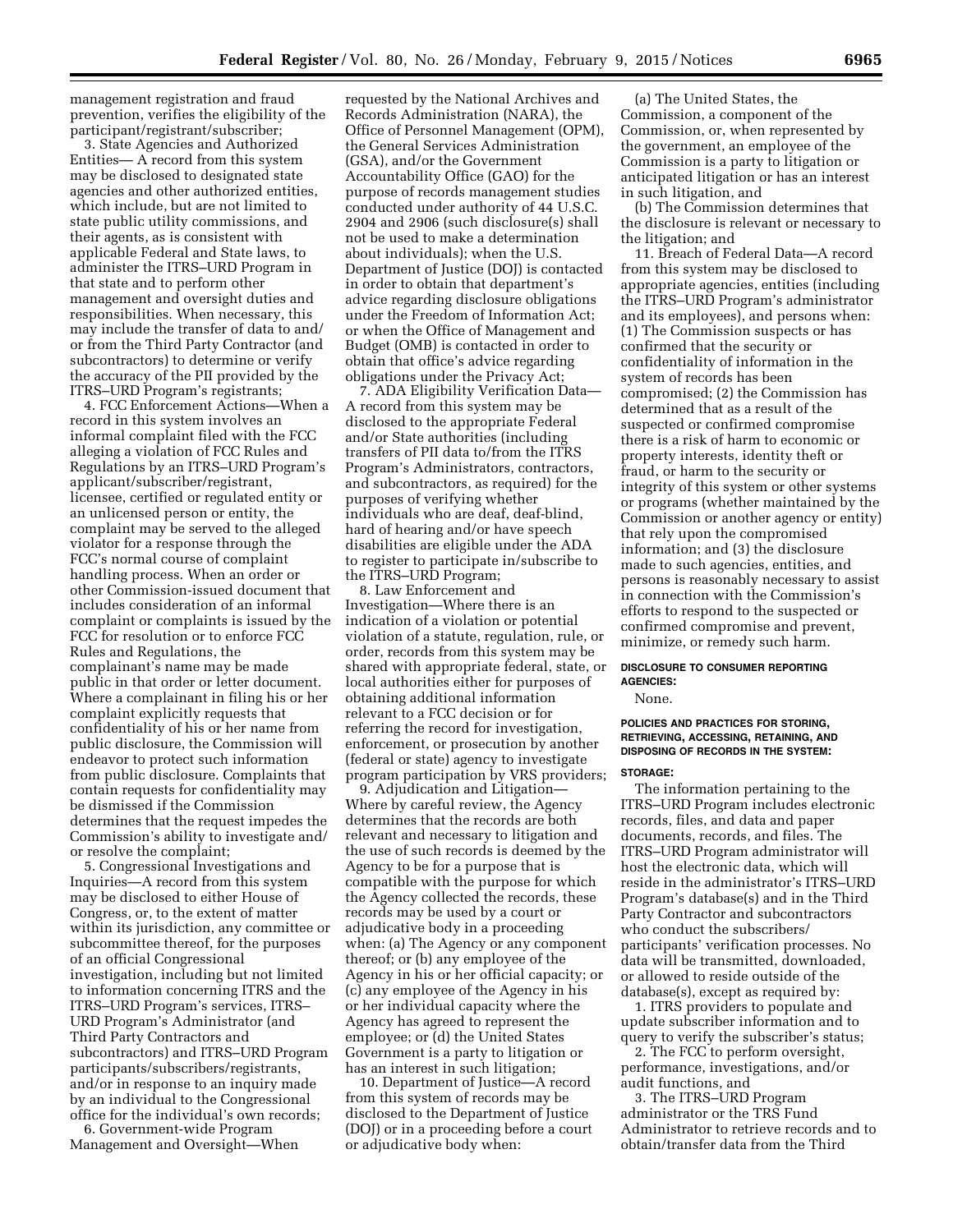Party Contractor and subcontractor, when required for the verification process.

Any paper documents will be stored in filing cabinets in the secured areas in the ITRS–URD Program's administrator's office and at the FCC for oversight, performance, investigations, and/or audit purposes.

# **RETRIEVABILITY:**

Information in the ITRS–URD Program may be retrieved by various identifiers, including, but not limited to the individual's name, last four digits of the social security number (SSN), date of birth, phone number, and residential address and other identifiers listed in the **CATEGORIES OF RECORDS IN THE SYSTEM.** 

### **SAFEGUARDS:**

1. Access to the electronic files is restricted to:

a. Authorized and credentialed the ITRS–URD Program's administrator's employees;

b. TRS Fund Administrator (and the TRS Third Party Contractor(s) and subcontractor(s)); and

c. Authorized FCC employees and contractors including, but not limited to the FCC TRS Fund Program Administrator, Enforcement Bureau (EB), Office of Inspector General (OIG), Consumer and Governmental Affairs Bureau (CGB), and Office of Managing Director (OMD), Information Technology (IT), and other bureaus and offices (B/Os), as required, to perform oversight, performance, auditing, and related management functions, duties, and responsibilities.

The FCC requires that parties with authorized access to the ITRS–URD Program's databases, including but not limited to the ITRS Administrator, employees, Third Party contractors and subcontractors, must maintain compliance with the FCC's computer and information security requirements, including those in the Federal Information Security Management Act (FISMA). In addition, an Independent Verification and Validation (IV&V) shall be performed to certify that functional and security requirements were met. IV&V will be conducted by a third-party vendor to ensure reliability, accessibility, validity, compatibility, traceability, security, and ease of use of the application within the environment.

2. The paper documents are maintained in file cabinets that are located in the ITRS–URD Program's administrator's office suites (and the Third Party contractor and subcontractor, as required), and at the FCC for oversight, performance,

investigations, and/or audit purposes. The file cabinets are locked when not in use and at the end of the business day.

Access to these files is restricted to: a. Authorized ITRS–URD Program's administrator's employees (and contractors and subcontractors); and

b. The TRS Fund Administrator and authorized FCC employees and contractors including, but not limited to the FCC TRS Fund Program Administrator, Enforcement Bureau (EB), Office of Inspector General (OIG), Consumer and Governmental Affairs Bureau (CGB), and Office of Managing Director (OMD), Information Technology Center (ITC), and other bureaus and offices (B/Os), as required, to perform oversight, performance, auditing, and related management functions, duties, and responsibilities.

# **RETENTION AND DISPOSAL:**

The National Archives and Records Administration (NARA) has not established a records schedule for the information in the ITRS–URD Program. Consequently, until NARA has approved a records schedule, the ITRS– URD Program's administrator will maintain the information in the ITRS– URD Program's databases in accordance with the requirements of the ITRS *Order.* The ITRS *Order* states that:

1. The data in the ITRS–URD Program's database(s) (including the information maintained by the Third Party Contractor and subcontractors who perform the verification processes) are the property of the Federal Government, but will be treated as propriety information of the contractor as the default provider; and

2. A log of all actions (queries and modifications) shall be maintained for a period of no less than five years (or for such other period as directed by the Commission. *See Structure and Practices of the Video Relay Service Program; Telecommunications Relay Services and Speech-to-Speech Services for Individuals with Hearing and Speech Disabilities,* CG Docket Nos. 03–123 & 10–51, Report and Order and Further Notice of Proposed Rulemaking, 28 FCC Rcd 8618 (2013) (ITRS Order).

Disposal of obsolete or out-of-date paper documents and files is by shredding. Electronic data, files, and records are destroyed by electronic erasure.

## **SYSTEM MANAGER(S) AND ADDRESS:**

TRS Fund Administrator; TRS Fund Program Coordinator, Office of Managing Director, Federal Communications Commission (FCC), 445 12th Street SW., Washington, DC 20554; and

Consumer and Governmental Affairs Bureau (CGB), Federal Communications Commission (FCC), 445 12th Street SW., Washington, DC 20554.

# **NOTIFICATION PROCEDURE:**

TRS Fund Administrator; TRS Fund Program Coordinator, Office of Managing Director, Federal Communications Commission (FCC), 445 12th Street SW., Washington, DC 20554;

Consumer and Governmental Affairs Bureau (CGB), Federal Communications Commission (FCC), 445 12th Street SW., Washington, DC 20554; or

Privacy Analyst, Information Technology (IT), Office of Managing Director (OMD), Federal Communications Commission (FCC), 445 12th Street SW., Washington, DC 20554.

## **RECORD ACCESS PROCEDURES:**

TRS Fund Administrator; TRS Fund Program Coordinator, Office of Managing Director, Federal Communications Commission (FCC), 445 12th Street SW., Washington, DC 20554;

Consumer and Governmental Affairs Bureau (CGB), Federal Communications Commission (FCC), 445 12th Street SW., Washington, DC 20554; or

Privacy Analyst, Information Technology (IT), Office of Managing Director (OMD), Federal Communications Commission (FCC), 445 12th Street SW., Washington, DC 20554.

#### **CONTESTING RECORD PROCEDURES:**

TRS Fund Administrator;

TRS Fund Program Coordinator, Office of Managing Director, Federal Communications Commission (FCC), 445 12th Street SW., Washington, DC 20554;

Consumer and Governmental Affairs Bureau (CGB), Federal Communications Commission (FCC), 445 12th Street SW., Washington, DC 20554; or

Privacy Analyst, Information Technology (IT), Office of Managing Director (OMD), Federal Communications Commission (FCC), 445 12th Street SW., Washington, DC 20554.

#### **RECORD SOURCE CATEGORIES:**

The sources for the information in the ITRS–URD Program's database(s) include, but are not limited to:

1. The information that the ITRS Program providers must furnish prior to registering ITRS subscribers/ participants, and/or to re-certifying ITRS subscribers for participation in the ITRS Program; and